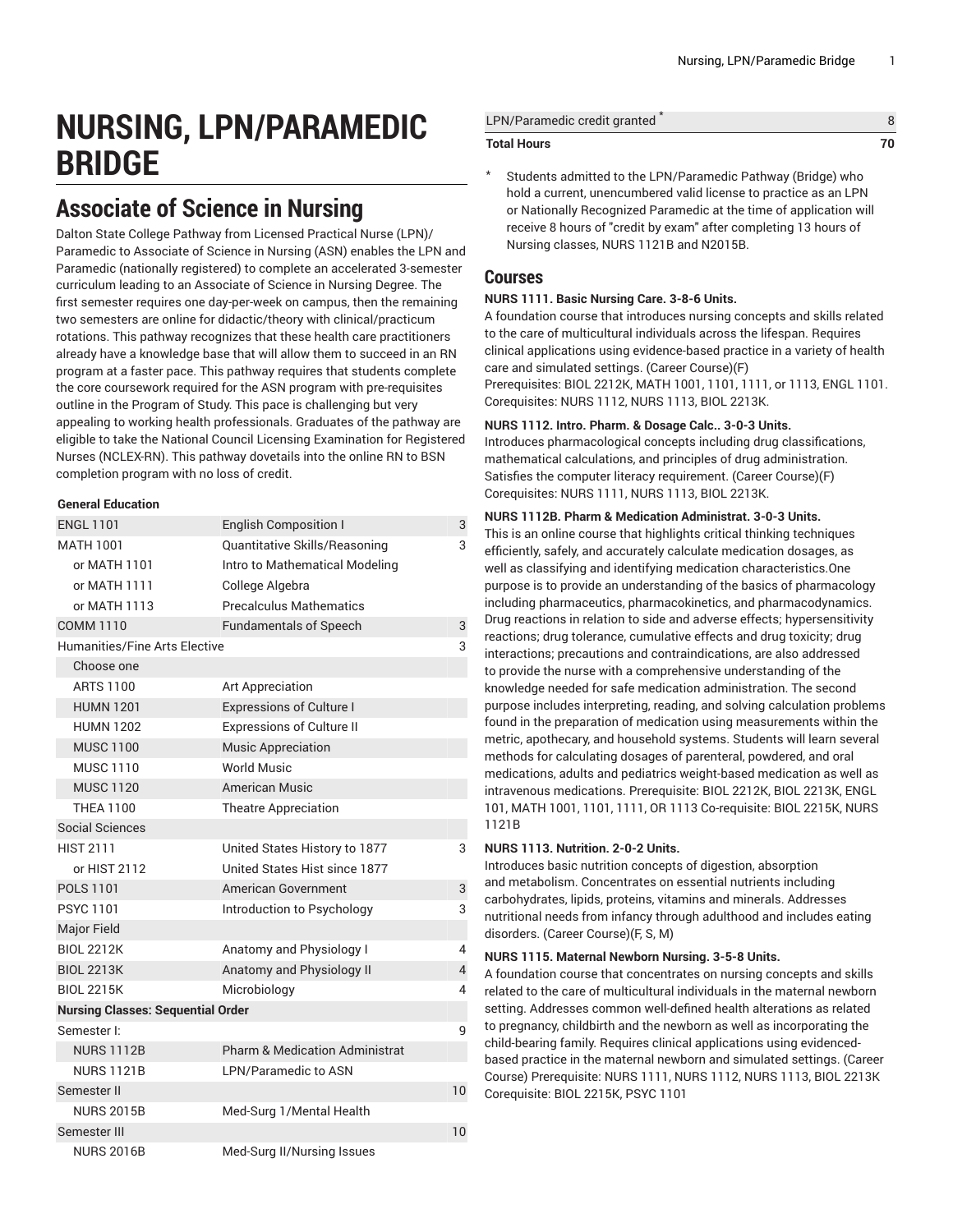#### **NURS 1121B. LPN/Paramedic to ASN. 3-3-6 Units.**

This course is offered in the first semester of the LPN/Paramedic Pathway (Bridge) to RN in the nursing program. The course introduces the transition student to the framework of the program of study and provides the foundation for professional nursing practice in the promotion and maintenance of health, prevention of illness, and care of patients/clients experiencing alterations in physiological and psychobiological health. The existing knowledge base of the student will be built upon with the introduction of new concepts and skills. The application of the nursing process and concepts of holistic care, diversity, critical thinking, basic human needs, psychosocial needs, growth and development, legal/ethical issues, pharmacological principles, therapeutic interventions, and communication skills are emphasized. The role of the professional nurse is introduced and expanded to include patient/family education and collaboration with patients, families, the interdisciplinary team, and community agencies. This course includes classroom, skills lab, and virtual simulations. (Career Course) Prerequisites: [BIOL 2212K,](/search/?P=BIOL%202212K) [BIOL 2213K](/search/?P=BIOL%202213K), [ENGL 1101](/search/?P=ENGL%201101), [MATH](/search/?P=MATH%201001) 1001, 1101, 1111, or 1113 Corequisites: [BIOL 2215K,](/search/?P=BIOL%202215K) NURS 1112B

#### **NURS 2015. Med-Surg I/Mental Health. 3-5-10 Units.**

A continuation course offered in the third semester of the Associate of Science in Nursing program. The course addresses promotion and maintenance of physiological, psychological and psychobiological health, prevention of illness, and care of patients/clients experiencing well-defined health alterations. The course concentrates on nursing concepts and skills related to the medical-surgical care and mental health of multicultural individuals across the lifespan and requires clinical applications using evidence-based practice in a variety of health care, community-based, and simulated settings. (Career Course)(F, SP) Prerequisites: [NURS 1111,](/search/?P=NURS%201111) [NURS 1112,](/search/?P=NURS%201112) [NURS 1113,](/search/?P=NURS%201113) [NURS 1115](/search/?P=NURS%201115), NURS 1116, [BIOL 2215K.](/search/?P=BIOL%202215K)

# **NURS 2015B. Med-Surg 1/Mental Health. 3-5-10 Units.**

A continuation course offered in the second semester of the LPN/ Paramedic Pathway (Bridge) to an Associate of Science in Nursing. The course addresses promotion and maintenance of physiological, psychological and psychobiological health, prevention of illness, and care of patients/clients experiencing well-defined health alterations. The course concentrates on nursing concepts and skills related to the medical-surgical care and mental health of multicultural individuals across the lifespan and requires clinical applications using evidencebased practice in a variety of health care and community based settings. Prerequisites: NURS 1112B(O), NURS 1121B (H) Co-requisite: Any additional core courses needed for completion of the pathway.

#### **NURS 2016. Med-Surg II/Nursing Issues. 3-5-10 Units.**

A culmination course offered in the fourth semester of the Associate of Science in Nursing program. This course concentrates on nursing concepts and skills related to the care of multicultural individuals across the lifespan. Addresses complex well-defined health alterations. Involves team management of patients and health care workers. Discusses current issues in nursing, prepares students for the NCLEX-RN exam, and facilitates the transition from student to health care professional. Requires clinical applications in a practicum environment using evidencebased practice in a variety of health care, community based, and simulated settings. (Career Course)(F, SP)

Prerequisites: [NURS 1111,](/search/?P=NURS%201111) [NURS 1112,](/search/?P=NURS%201112) [NURS 1113,](/search/?P=NURS%201113) [NURS 1115](/search/?P=NURS%201115), [NURS 2015](/search/?P=NURS%202015), [BIOL 2215K](/search/?P=BIOL%202215K), and all general education courses.

# **NURS 2016B. Med-Surg II/Nursing Issues. 3-5-10 Units.**

#### **NURS 3000. Health Assessment. 2-2-3 Units.**

A study of theory and skills needed to holistically assess the health of individuals across the life span. An introduction to a comprehensive assessment of groups/communities is included. This course includes 2 hours of lab practice.(S, M)

Prerequisites: RN licensure or permission of instructor.

# **NURS 3001. RN-BSN Nursing Examination. 0-0-19 Units.**

19 hours of credit granted upon successful completion of [NURS 4000.](/search/?P=NURS%204000)

# **NURS 3100. Perspectives on USA Health Sys. 3-0-3 Units.**

This multi-disciplinary course focuses on nursing, business, and social perspectives of the American health care system. Issues related to safety and quality, access, finance, and politics will be emphasized.(F) Corequisites: [NURS 3000,](/search/?P=NURS%203000) [NURS 4000.](/search/?P=NURS%204000)

# **NURS 3197. Professional Nursing Practice. 3-0-3 Units.**

This course is designed to enhance and facilitate the development of the RN student to the role of a BSN prepared professional nurse. The focus is on developing personal and professional growth to promote better advocacy, critical thinking, educator skills, effective communication, and leadership abilities in a complex healthcare environment. Course content includes concepts from historical contributions and theories that have guided the profession, to promoting professional philosophies, visions, and practices to help prepare for future trends in healthcare. Topics relate to culture and diversity, professional ethics, political and legal issues in nursing, and technology. Students will apply knowledge of standards of practice, evidence-based practice, and caring science to course topics.

#### **NURS 3297. Nursing Research and Applicat. 3-0-3 Units.**

This course is designed to provide the registered nurse with an overview of the major research concepts as applied to the profession of nursing, to scholarship, and to clinical practice. Analysis, critique, and interpretation of qualitative and quantitative research approaches, including ethical implications, for evidence-based nursing practice will be examined. Emphasis is placed on how to critique, analyze, and apply published and empirical research findings to evidence-based nursing practice.(F, SP)

#### **NURS 3397. Health Assessment. 3-0-3 Units.**

This course is a study of the advanced knowledge and skills beyond the Associates' degree in Nursing, designed to enhance health assessment for nursing practice in the care of individuals across the lifespan. Theory and skills essential to completing a comprehensive and holistic health history and physical examination are emphasized. In addition, the holistic delivery of care will include cultural, spiritual, nutritional, alternative, complementary therapies, and health promotion for the delivery of safe and person-centered care. The importance of comprehensive and accurate documentation as a tool for effective communication amongst the interdisciplinary team is reviewed.

# **NURS 4000. Evidenced-based Practice. 3-0-3 Units.**

This course focuses on the understanding and use of nursing theory, nursing research, and evidence-based practices in clinical decision making regarding care of individuals, groups, and communities.(F) Corequisites: [NURS 3000,](/search/?P=NURS%203000) [NURS 3100.](/search/?P=NURS%203100)

#### **NURS 4100. Mgmt/Leadership-Groups/Comm. 3-9-6 Units.**

A study of leadership/management theory and skills needed to effectively deliver safe and client-centered nursing care in a variety of settings including acute care, community health care, and international health care settings. This course includes clinical experience in leadership and community health arenas.(S)

Prerequisites: [NURS 3000](/search/?P=NURS%203000), [NURS 3100](/search/?P=NURS%203100), [NURS 4000](/search/?P=NURS%204000). Corequisites: [NURS 4200.](/search/?P=NURS%204200)